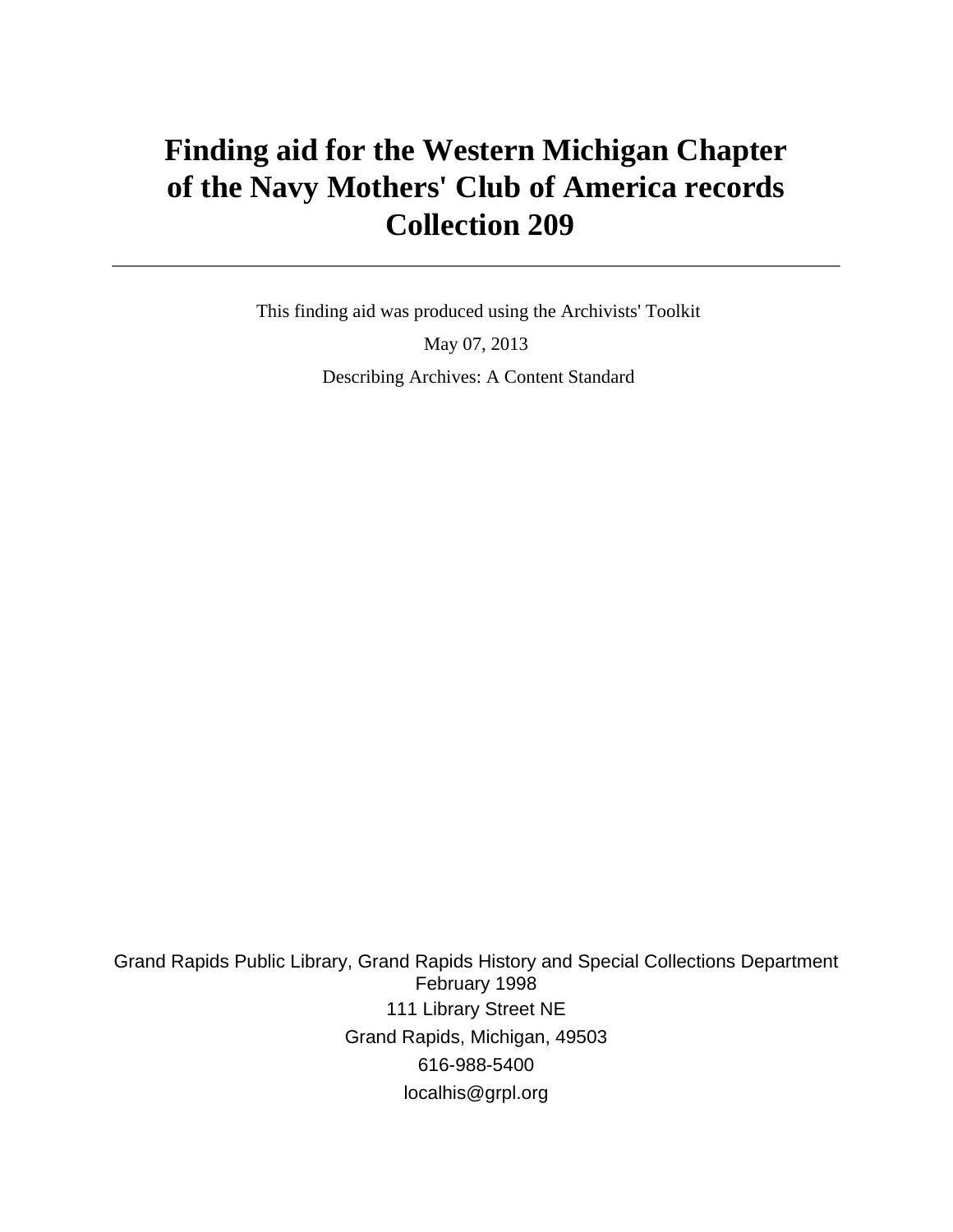## **Table of Contents**

 $\overline{\phantom{a}}$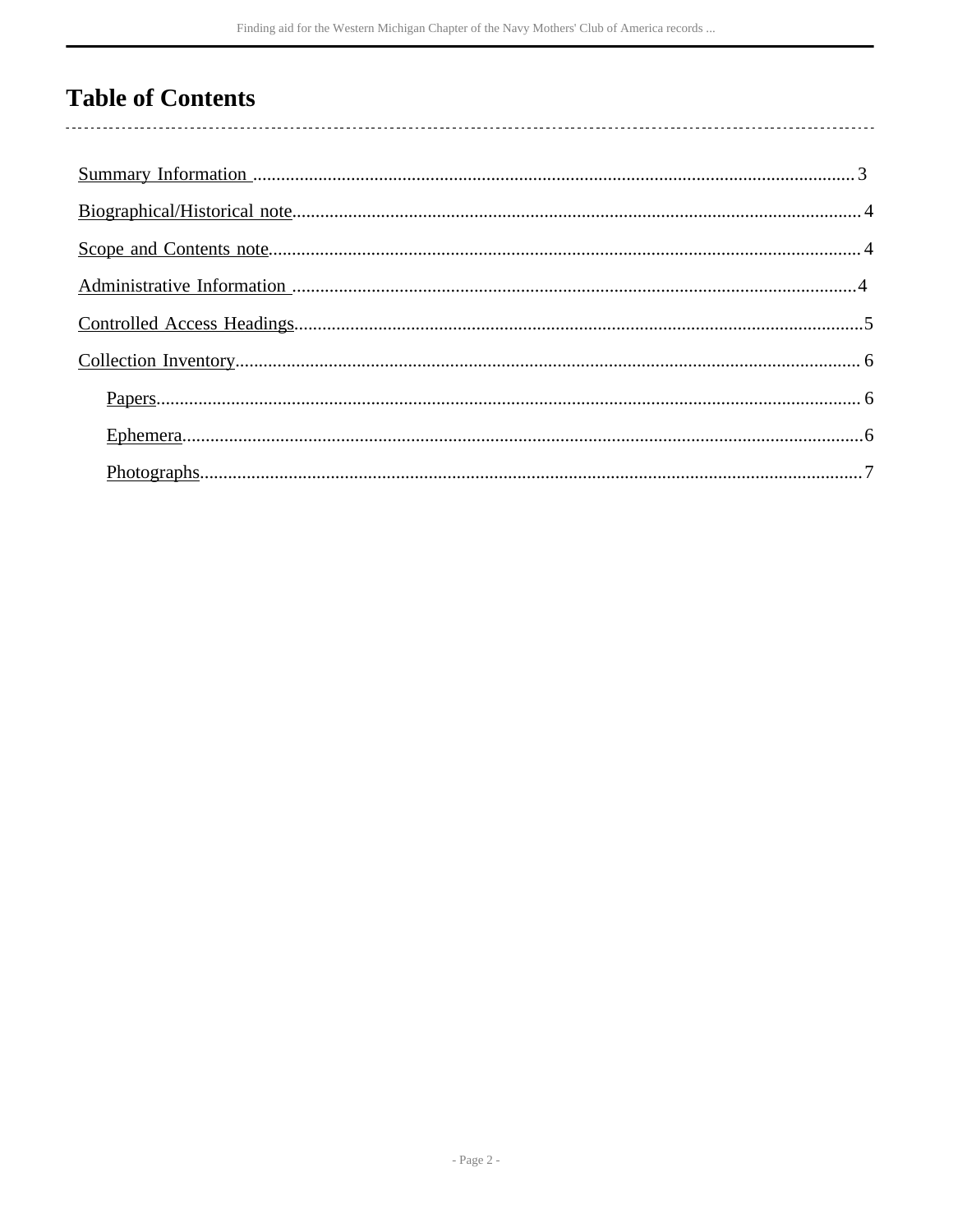# <span id="page-2-0"></span>**Summary Information**

| <b>Repository</b> | Grand Rapids Public Library, Grand Rapids History and Special<br><b>Collections Department</b>                                                                                                                                                                                                                                                                                                                                                                                                                                                                                                       |
|-------------------|------------------------------------------------------------------------------------------------------------------------------------------------------------------------------------------------------------------------------------------------------------------------------------------------------------------------------------------------------------------------------------------------------------------------------------------------------------------------------------------------------------------------------------------------------------------------------------------------------|
| <b>Creator</b>    | Navy Mothers' Club #61 (Western Michigan).                                                                                                                                                                                                                                                                                                                                                                                                                                                                                                                                                           |
| <b>Title</b>      | Western Michigan Chapter, Navy Mothers' Club of America records                                                                                                                                                                                                                                                                                                                                                                                                                                                                                                                                      |
| Date [inclusive]  | 1930-1965                                                                                                                                                                                                                                                                                                                                                                                                                                                                                                                                                                                            |
| <b>Extent</b>     | 1.8 Linear feet Two boxes                                                                                                                                                                                                                                                                                                                                                                                                                                                                                                                                                                            |
| Language          | English                                                                                                                                                                                                                                                                                                                                                                                                                                                                                                                                                                                              |
| <b>Abstract</b>   | The Navy Mother's Club of America provided for the welfare of the men<br>of the United States Navy. The Western Michigan chapter was founded<br>in 1937. This collection includes scrapbooks, newspaper clippings,<br>certificates, minutes, pamphlets and photographs relating to the Navy<br>Mothers' welfare work. There are also historical reviews, programs from<br>state and national conventions, newsletters and other literature. Three<br>large group photographs from the Eleventh National Convention in New<br>York, as well as a framed photograph of the founder, are also included. |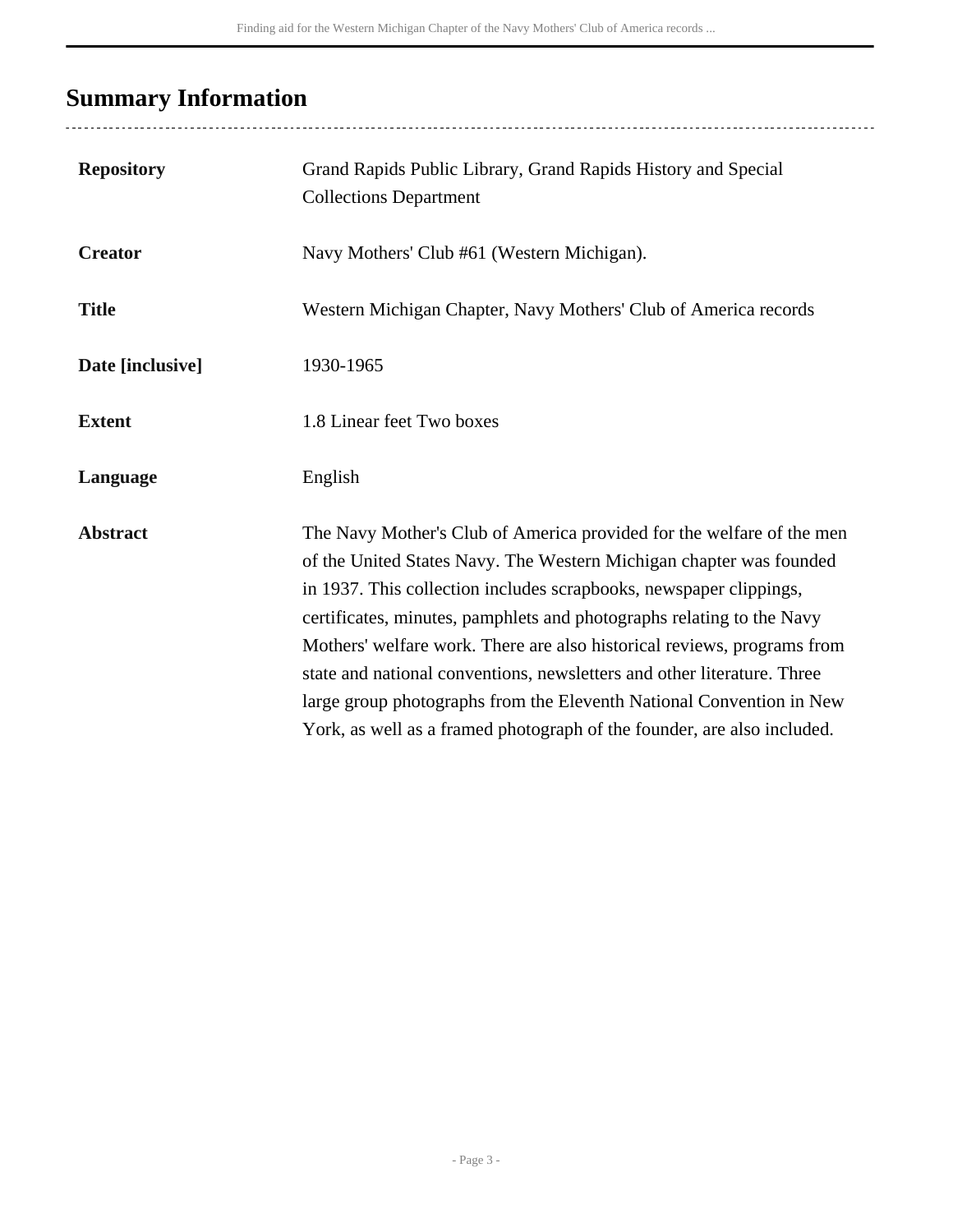## <span id="page-3-0"></span>**Biographical/Historical note**

The Navy Mothers' Club of America was founded in 1930 by Mrs. Emma Jones of Texas in order to provide for the welfare of the men of the U.S. Navy and her son. Its purpose was to promote a program of education, welfare and social interest between parents of navy men and enlisted personnel and to encourage contentment, efficiency, patriotism and pride among those serving in the navy. The club was limited to natural or legal mothers of men in active service in the U.S. Navy.

Between 1930 and 1950, 724 charters were approved to organize clubs across the country. On November 11, 1937, the West Michigan branch of the Navy Mothers was formed. A majority of the NMCA's volunteer work was done in Naval and Veteran's Hospitals, providing comfort, companionship and entertainment to the sailors. The Navy Mothers were actively involved in fund raising to support their projects. In 1943, the NMCA was selected by President Franklin Roosevelt as one of twenty organizations on the President's War Relief Control Board.

The NMCA's activities peaked during wartime and slowed during times of peace. When the club officially disbanded is not evident in the collection but it was probably in the late 1960's as the military assumed more responsibility for the welfare of its men.

### <span id="page-3-1"></span>**Scope and Contents note**

The collection contains two scrapbooks from the West Michigan chapter of the Navy Mothers' Club: one which contains the minutes from meetings and social events from 1940 to 1961, the other contains photos, newspaper clippings, programs and pamphlets from 1937 to 1959.

Other forms of literature in the collection include correspondences from 1947-1963, Navy Mothers' News (1950-1953), minutes and programs to state conventions (1955-1965), certificates honoring their outstanding welfare work (1946-1964), a Twentieth Anniversary Historical Review (1930-1950) with supplements in 1956 and 1958, a History of the West Michigan club (1937-1940), newspaper clippings from the late 1950s to early 1960s, and miscellaneous papers, programs, and cards.

The collection also includes photographs of people from conventions and socials, as well as a photo of the founder, Mrs. Emma Jones.

## <span id="page-3-2"></span>**Administrative Information**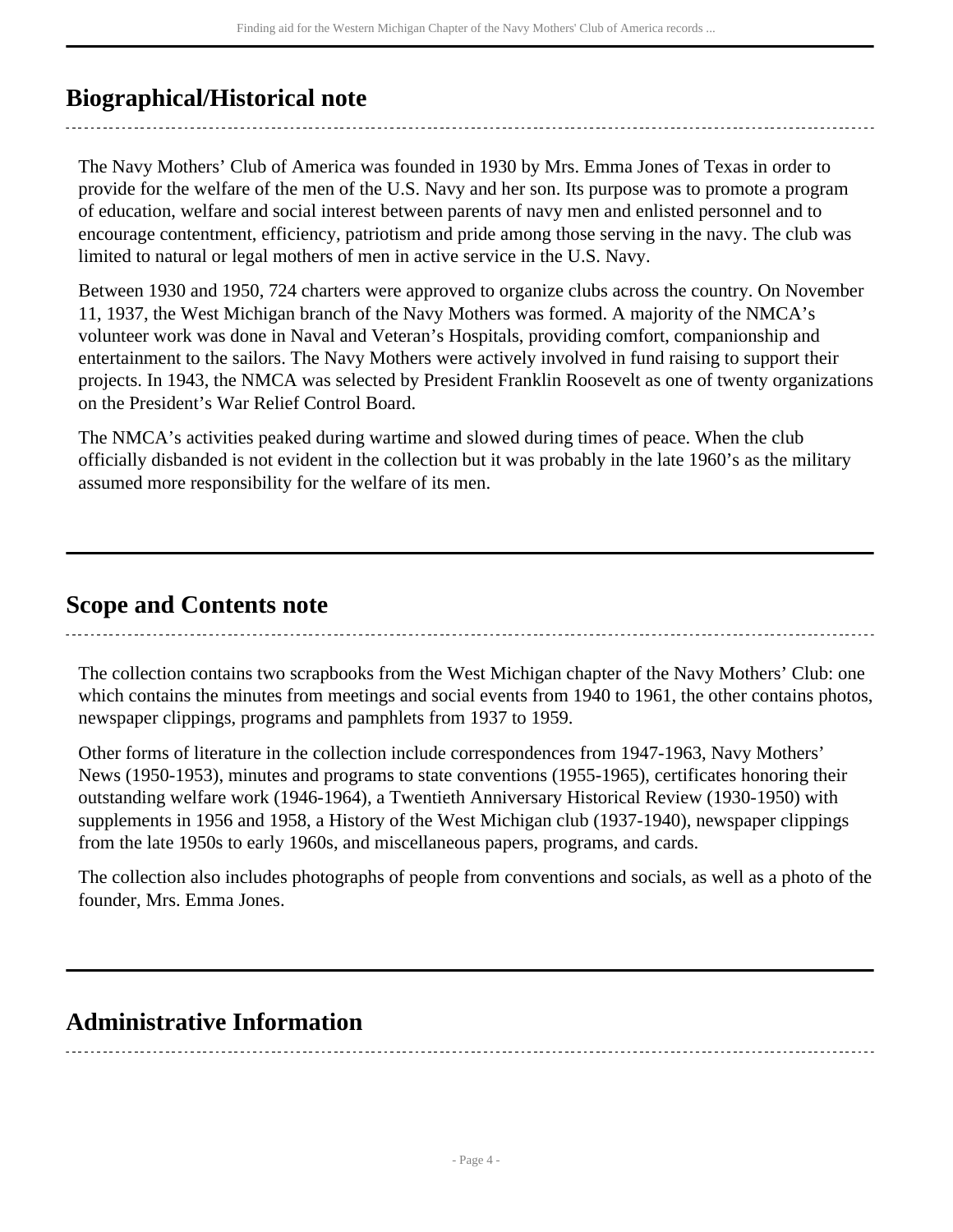#### **Publication Information**

Grand Rapids Public Library, Grand Rapids History and Special Collections Department February 1998

#### **Immediate Source of Acquisition note**

Anonymous, accession number 1996.017

### <span id="page-4-0"></span>**Controlled Access Headings**

#### **Corporate Name(s)**

- Navy Mothers' Club #61 (Western Michigan).
- United States. Navy.

#### **Geographic Name(s)**

• Grand Rapids (Mich.) -- History

#### **Subject(s)**

- Families of military personnel -- Michigan -- History
- Women -- Michigan -- Societies and clubs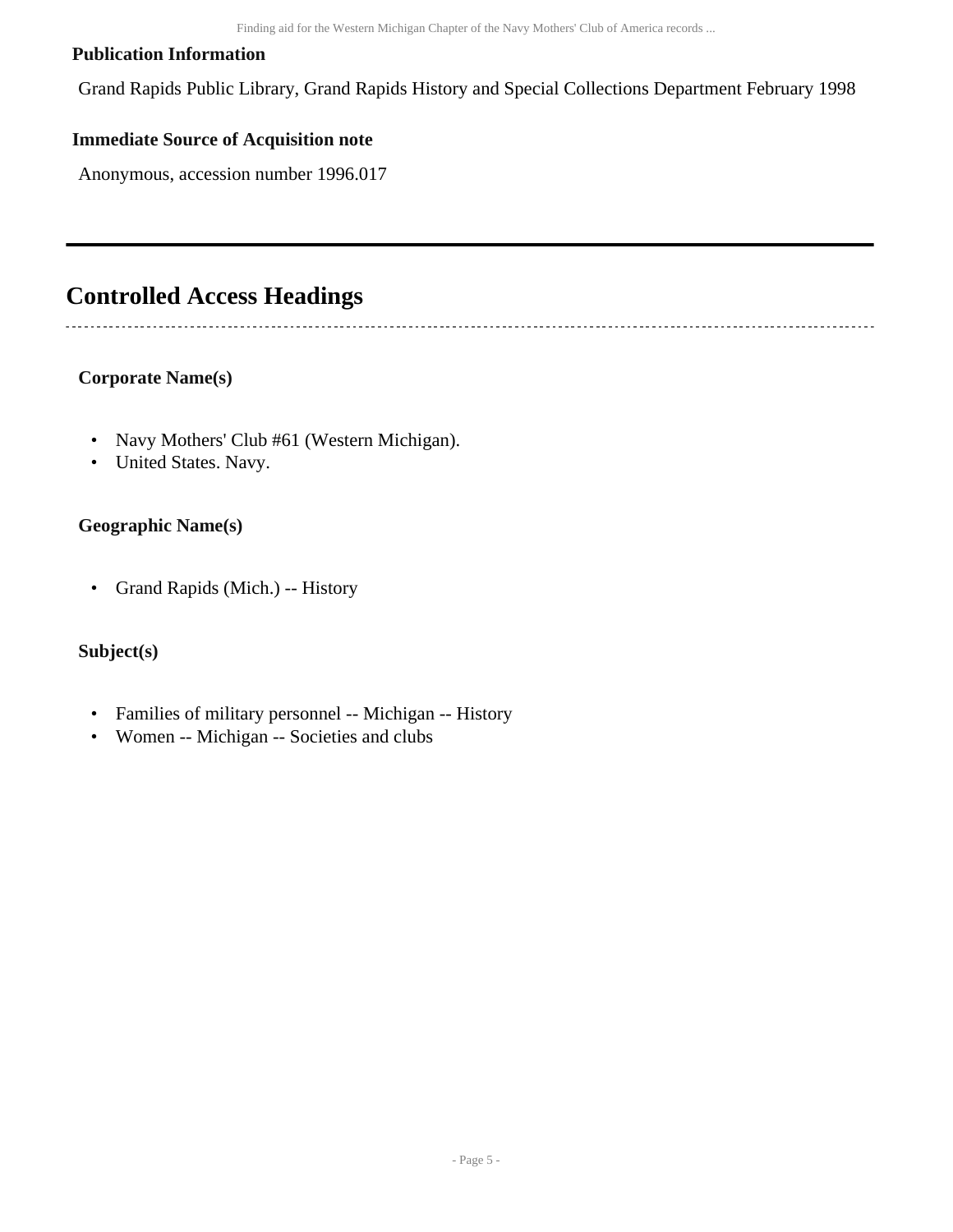## <span id="page-5-0"></span>**Collection Inventory**

<span id="page-5-2"></span><span id="page-5-1"></span>

| <b>Papers</b>                                           |                |                |
|---------------------------------------------------------|----------------|----------------|
|                                                         | <b>Box</b>     | <b>Folder</b>  |
| History of the Club 1937-1940                           | $\mathbf{1}$   | $\mathbf{1}$   |
| Historical Review and Supplements 1930-1950, 1956, 1958 | $\mathbf{1}$   | $\overline{2}$ |
| Navy Mothers' News 1950-1953                            | $\mathbf{1}$   | 3              |
| State conventions 1955-1965                             | $\mathbf{1}$   | $\overline{4}$ |
| Correspondences 1947-1963                               | $\mathbf{1}$   | 5              |
| Scrapbook-Minutes 1940-1961                             | $\overline{2}$ | $\mathbf{1}$   |
| <b>Ephemera</b>                                         |                |                |
|                                                         | <b>Box</b>     | <b>Folder</b>  |
| Certificates 1946-1964                                  | $\mathbf{1}$   | $6\,$          |
| Newspaper Clippings 1950s-1960s                         | $\mathbf{1}$   | $\overline{7}$ |